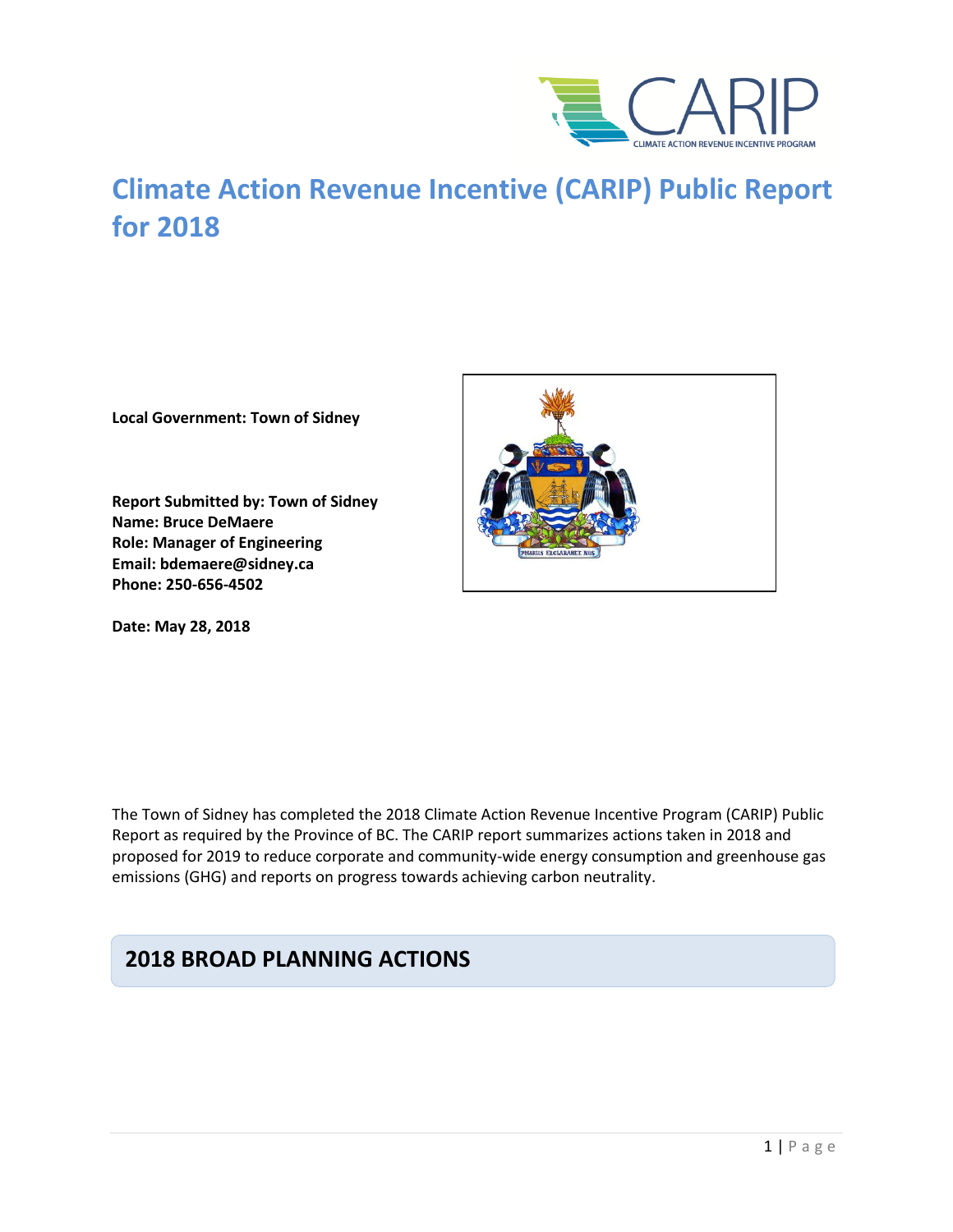

### **Broad Planning Actions**

Broad Planning refers to high level planning that sets the stage for GHG emissions reductions, including plans such as Official Community Plans, Integrated Community Sustainability Plans, Climate Action Plans or Community Energy Emissions Plans. Land use planning that focuses on Smart Growth principles (compact, complete, connected, and centred) plays an especially important role in energy and GHG reduction.

| Q 6 + Q 7 Community-Wide Broad Planning Actions Taken in 2018 + Additional Actions            |  |
|-----------------------------------------------------------------------------------------------|--|
| Development of West Sidney Local Area Plan with focus on sustainable transportation options.  |  |
|                                                                                               |  |
|                                                                                               |  |
|                                                                                               |  |
|                                                                                               |  |
| Q 8 Community-Wide Broad Planning Actions Proposed for 2019                                   |  |
| Active Transportation Plan (multi-modal transportation hub, parking and reduced vehicle use). |  |
| New Official Community Plan and updated GHG reduction targets.                                |  |
|                                                                                               |  |
|                                                                                               |  |
|                                                                                               |  |

|                                                         | Q 9 + Q 10 Corporate Broad Planning Actions Taken in 2018 + Additional Actions |  |
|---------------------------------------------------------|--------------------------------------------------------------------------------|--|
|                                                         | None.                                                                          |  |
|                                                         |                                                                                |  |
|                                                         |                                                                                |  |
|                                                         |                                                                                |  |
|                                                         |                                                                                |  |
| Q 11 Corporate Broad Planning Actions Proposed for 2019 |                                                                                |  |
|                                                         |                                                                                |  |
|                                                         | None                                                                           |  |
|                                                         |                                                                                |  |
|                                                         |                                                                                |  |
|                                                         |                                                                                |  |

| <b>Broad Planning</b>                                          |                                                                                   |            |
|----------------------------------------------------------------|-----------------------------------------------------------------------------------|------------|
| Q 12 What is (are) your<br>current GHG reduction<br>target(s)? | 15% by 2020, 30% by 2030 and 80% by 2050                                          |            |
| inventory (e.g. CEEI or another inventory)?                    | Q 13 Are you familiar with your local government's community energy and emissions | <b>Yes</b> |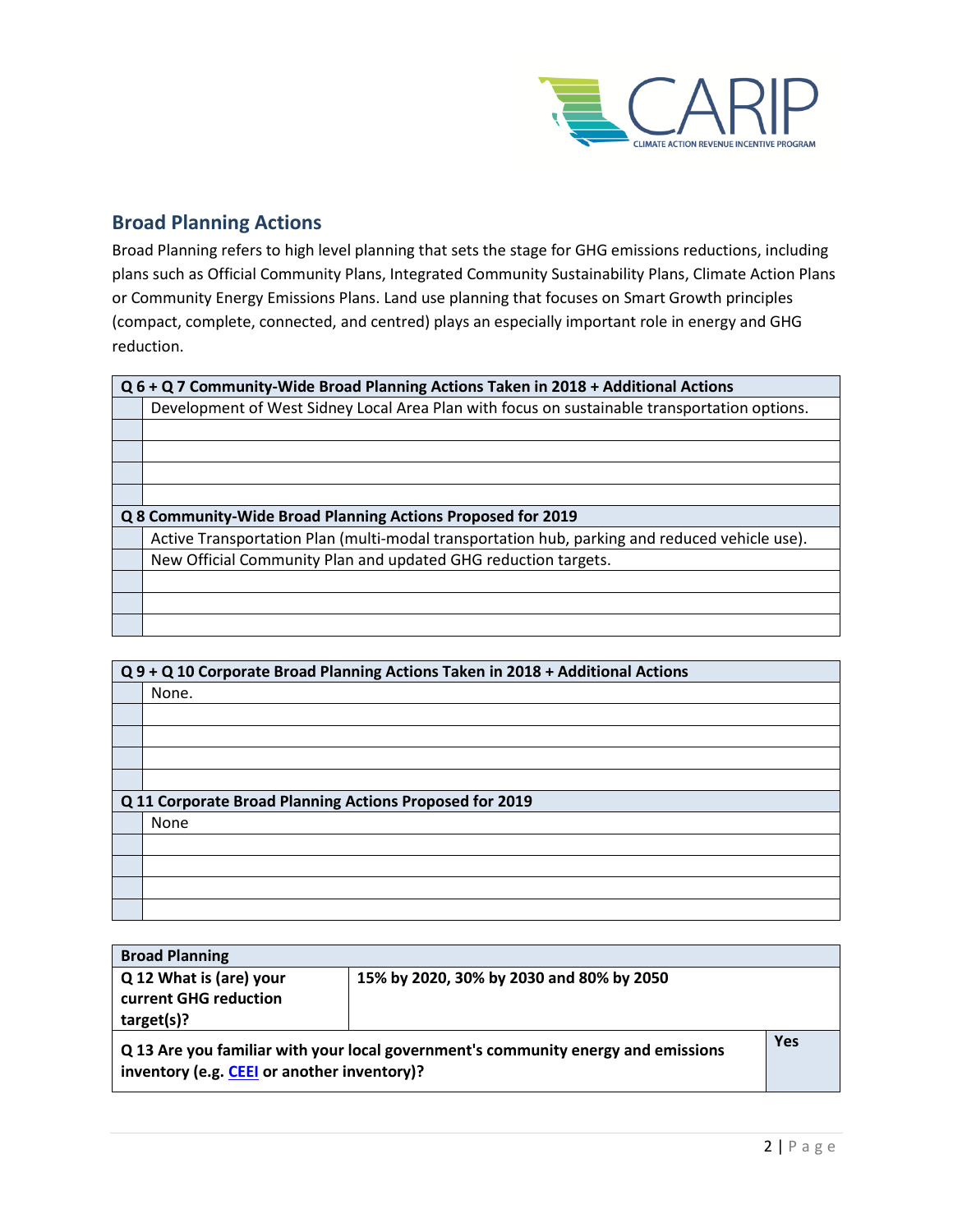

| Q 14 What plans, policies or guidelines govern the implementation of climate mitigation |            |
|-----------------------------------------------------------------------------------------|------------|
| in your community?                                                                      |            |
| <b>Community Energy and Emissions Plan</b><br>$\bullet$                                 | <b>No</b>  |
| Integrated Community Sustainability Plan<br>$\bullet$                                   | <b>No</b>  |
| Community- Wide Climate Action Plan<br>$\bullet$                                        | Yes        |
| <b>Official Community Plan</b><br>$\bullet$                                             | Yes        |
| <b>Regional Growth Strategy</b><br>$\bullet$                                            | Yes        |
| Do not have a plan<br>$\bullet$                                                         | <b>No</b>  |
| Other:<br>$\bullet$                                                                     | <b>No</b>  |
| Q 15 Does your local government have a corporate GHG reduction plan?                    | <b>Yes</b> |

## **2018 BUILDING AND LIGHTING ACTIONS**

### **Building and Lighting Actions**

Low-carbon buildings use the minimum amount of energy needed to provide comfort and safety for their inhabitants and tap into renewable energy sources for heating, cooling and power. These buildings can save money, especially when calculated over the long term. This category also includes reductions realized from energy efficient street lights and lights in parks or other public spaces.

| Q 16 + Q 17 Community-Wide Building and Lighting Actions Taken in 2018 + Additional Actions |  |
|---------------------------------------------------------------------------------------------|--|
| Street lighting upgrade program replacing HPS lights with LED fixtures.                     |  |
|                                                                                             |  |
|                                                                                             |  |
|                                                                                             |  |
|                                                                                             |  |
|                                                                                             |  |
| Q 18 Community-Wide Building and Lighting Actions Proposed for 2019                         |  |
| Continuation of street lighting upgrade program replacing lights with LED lamps.            |  |
| Review potential to adopt BC Building Code "Step Code" to require higher levels of building |  |
| efficiency.                                                                                 |  |
|                                                                                             |  |
|                                                                                             |  |
|                                                                                             |  |

| Q 19 + Q 20 Corporate Building and Lighting Actions Taken in 2018 + Additional Actions   |  |
|------------------------------------------------------------------------------------------|--|
| Installation of a 30Kw solar power array on Town Public Work/Parks building              |  |
|                                                                                          |  |
|                                                                                          |  |
|                                                                                          |  |
|                                                                                          |  |
| Q 21 Corporate Building and Lighting Actions Proposed for 2019                           |  |
| Library renovation, including new windows, LED lighting and high efficiency HVAC system. |  |
| RCMP Building boiler replacement to increase efficiency.                                 |  |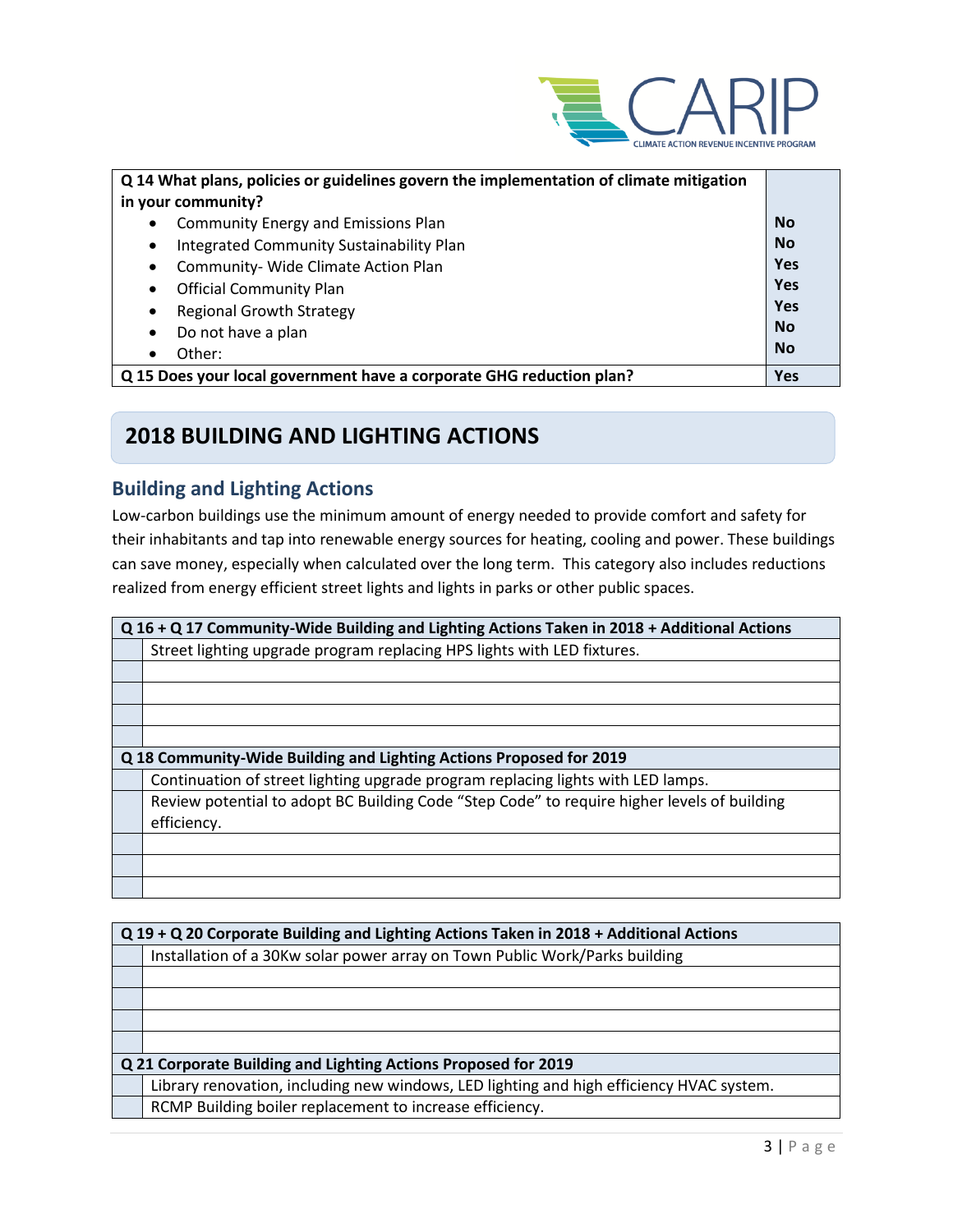

| Completion of new Community Safety Building, including efficient HVAC, lighting, windows |
|------------------------------------------------------------------------------------------|
|                                                                                          |
|                                                                                          |

#### **Building and Lighting**

The Province has committed to taking incremental steps to increase energy-efficiency requirements in the BC Building Code to make buildings net-zero energy ready by 2032. The BC Energy Step Code--a part of the BC Building Code--supports that effort

| Q 22 Is your local government aware of the BC Energy Step Code?     | Yes |
|---------------------------------------------------------------------|-----|
| Q 23 Is your local government implementing the BC Energy Step Code? | No  |

## **P5 2018 ENERGY GENERATION ACTIONS**

### **Energy Generation Actions**

A transition to renewable or low-emission energy sources for heating, cooling and power supports large, long-term GHG emissions reductions. Renewable energy including waste heat recovery (e.g. from biogas and biomass), geo-exchange, micro hydroelectric, solar thermal and solar photovoltaic, heat pumps, tidal, wave, and wind energy can be implemented at different scales, e.g. in individual homes, or integrated across neighbourhoods through district energy or co-generation systems.

| Q 24 + Q 25 Community-Wide Energy Generation Actions Taken in 2018 + Additional Actions |  |
|-----------------------------------------------------------------------------------------|--|
| None                                                                                    |  |
|                                                                                         |  |
|                                                                                         |  |
|                                                                                         |  |
|                                                                                         |  |
| Q 26 Community-Wide Energy Generation Actions Proposed for 2019                         |  |
| None                                                                                    |  |
|                                                                                         |  |
|                                                                                         |  |
|                                                                                         |  |
|                                                                                         |  |

#### **Q 27 + Q 28 Corporate Energy Generation Actions Taken in 2018 + Additional Actions**

Installation of a 30Kw solar power array on Town Public Work/Parks building – power is directed to BC Hydro power grid.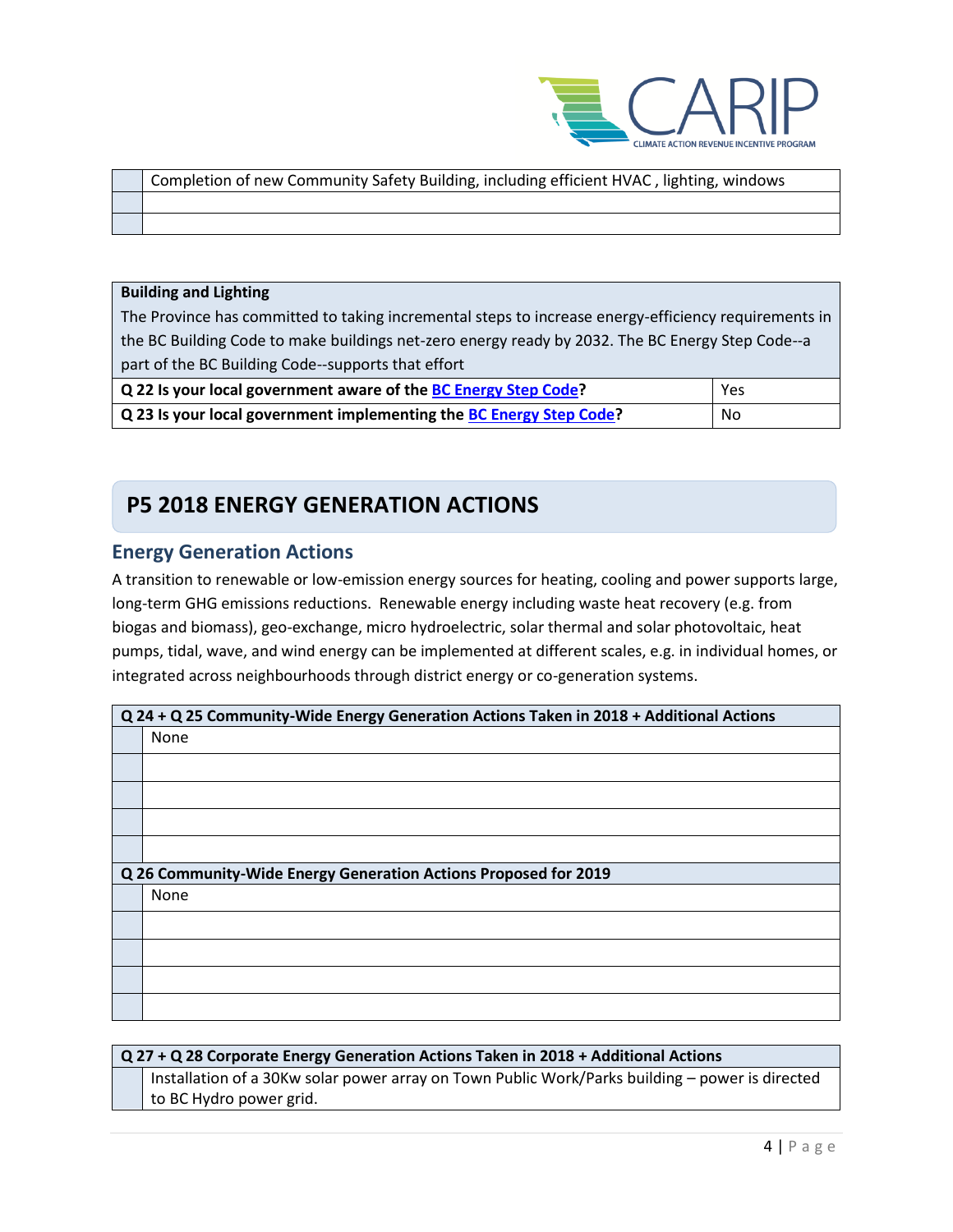

| Q 29 Corporate Energy Generation Actions Proposed for 2019 |
|------------------------------------------------------------|
| None                                                       |
|                                                            |
|                                                            |
|                                                            |
|                                                            |
|                                                            |

| <b>Energy Generation</b>                                                                    |           |
|---------------------------------------------------------------------------------------------|-----------|
| Q 30 Is your local government developing, or constructing a                                 |           |
| district energy system                                                                      | Nο        |
| renewable energy system<br>٠                                                                | Nο        |
| none of the above                                                                           |           |
| Q 31 Is your local government operating a                                                   |           |
| district energy system                                                                      | Nο        |
| renewable energy system<br>$\bullet$                                                        | Yes       |
| none of the above<br>$\bullet$                                                              |           |
| Q 32 Is your local government connected to a district energy system that is operated by     | <b>No</b> |
| another energy provider?                                                                    |           |
| Q 33 Are you familiar with the 2018 List of Funding Opportunities for Clean Energy Projects | <b>No</b> |
| <b>Led by First Nations and Local Governments?</b>                                          |           |

## **2018 GREENSPACE/NATURAL RESOURCE PROTECTION ACTIONS**

## **Greenspace Actions**

Greenspace/Natural Resource Protection refers to the creation of parks and greenways, boulevards, community forests, urban agriculture, riparian areas, gardens, recreation/school sites, and other green spaces, such as remediated brownfield/contaminated sites as well as the protection of wetlands, waterways and other naturally occurring features.

| Q 34 + Q 36 Community-Wide Greenspace Actions Taken in 2018 + Additional Actions (Q 35 below Q<br>41) |                                                                             |
|-------------------------------------------------------------------------------------------------------|-----------------------------------------------------------------------------|
|                                                                                                       | Development of Urban Forest Strategy to help increase municipal tree cover. |
|                                                                                                       |                                                                             |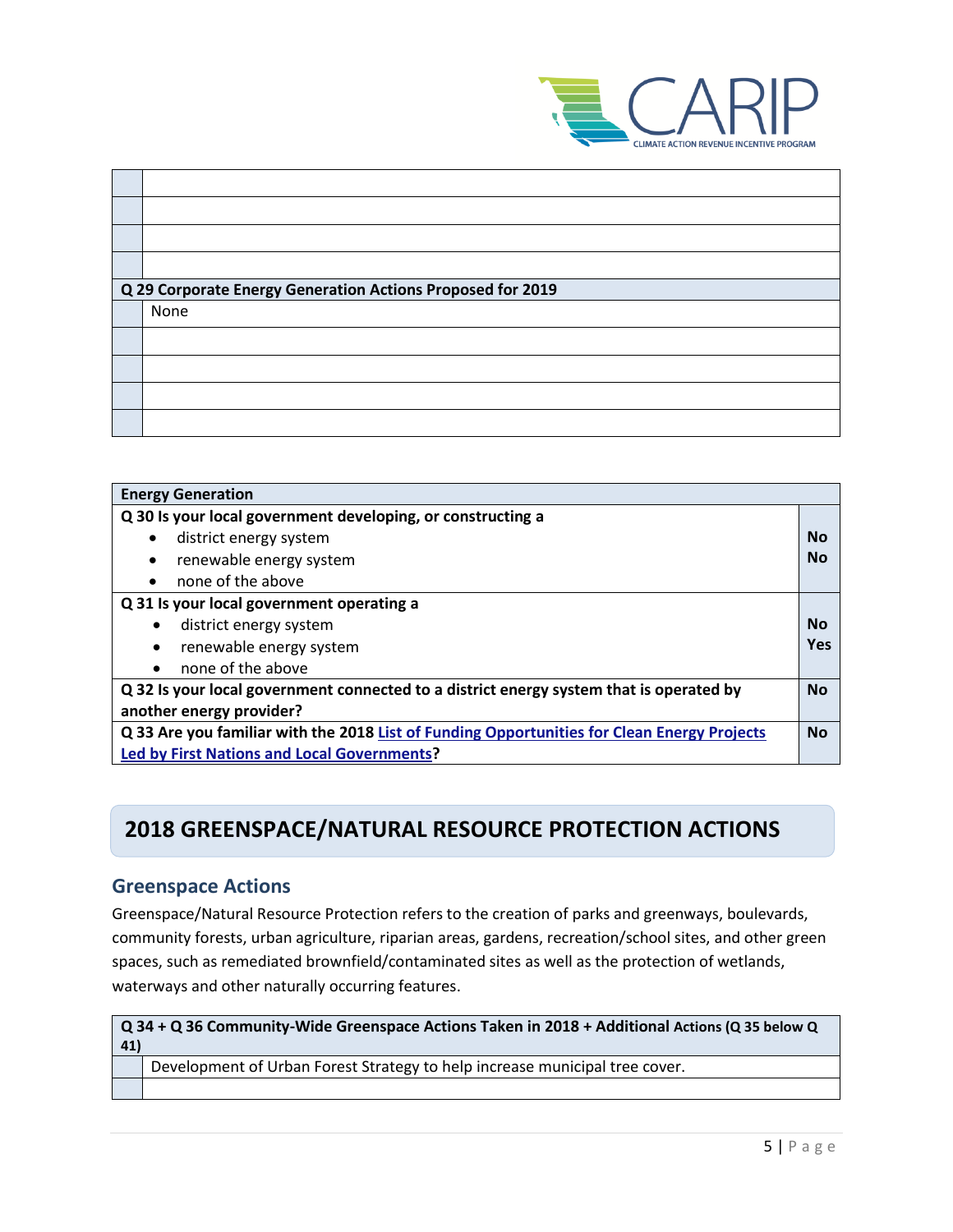

| Q 37 Community-Wide Greenspace Actions Proposed for 2019                        |
|---------------------------------------------------------------------------------|
| Review and update Environmentally Sensitive Area Development Permit Guidelines. |
| Continue working towards the clean-up of Reay Creek Pond.                       |
|                                                                                 |
|                                                                                 |
|                                                                                 |

| Q 38 + Q 39 Corporate Greenspace Actions Taken in 2018 + Additional Actions |  |
|-----------------------------------------------------------------------------|--|
| None                                                                        |  |
|                                                                             |  |
|                                                                             |  |
|                                                                             |  |
|                                                                             |  |
| Q 40 Corporate Greenspace Actions Proposed for 2019                         |  |
| None                                                                        |  |
|                                                                             |  |
|                                                                             |  |
|                                                                             |  |
|                                                                             |  |

| Greenspace                                                                              |     |
|-----------------------------------------------------------------------------------------|-----|
| $\sqrt{Q}$ 41 Does your local government have urban forest policies, plans or programs? | Yes |
| Q 35. Does your local government have policies, plans or programs to support local food |     |
| production?                                                                             |     |

## **2018 SOLID WASTE ACTIONS**

## **Solid Waste Actions**

Reducing, reusing, recycling, recovering and managing the disposal of the residual solid waste minimizes environmental impacts and supports sustainable environmental management, greenhouse gas reductions, and improved air and water quality.

| Q 42 + Q 43 Community-Wide Solid Waste Actions Taken in 2018 + Additional Actions |                                                |
|-----------------------------------------------------------------------------------|------------------------------------------------|
|                                                                                   | Continue to collect separate kitchen organics. |
|                                                                                   |                                                |
|                                                                                   |                                                |
|                                                                                   |                                                |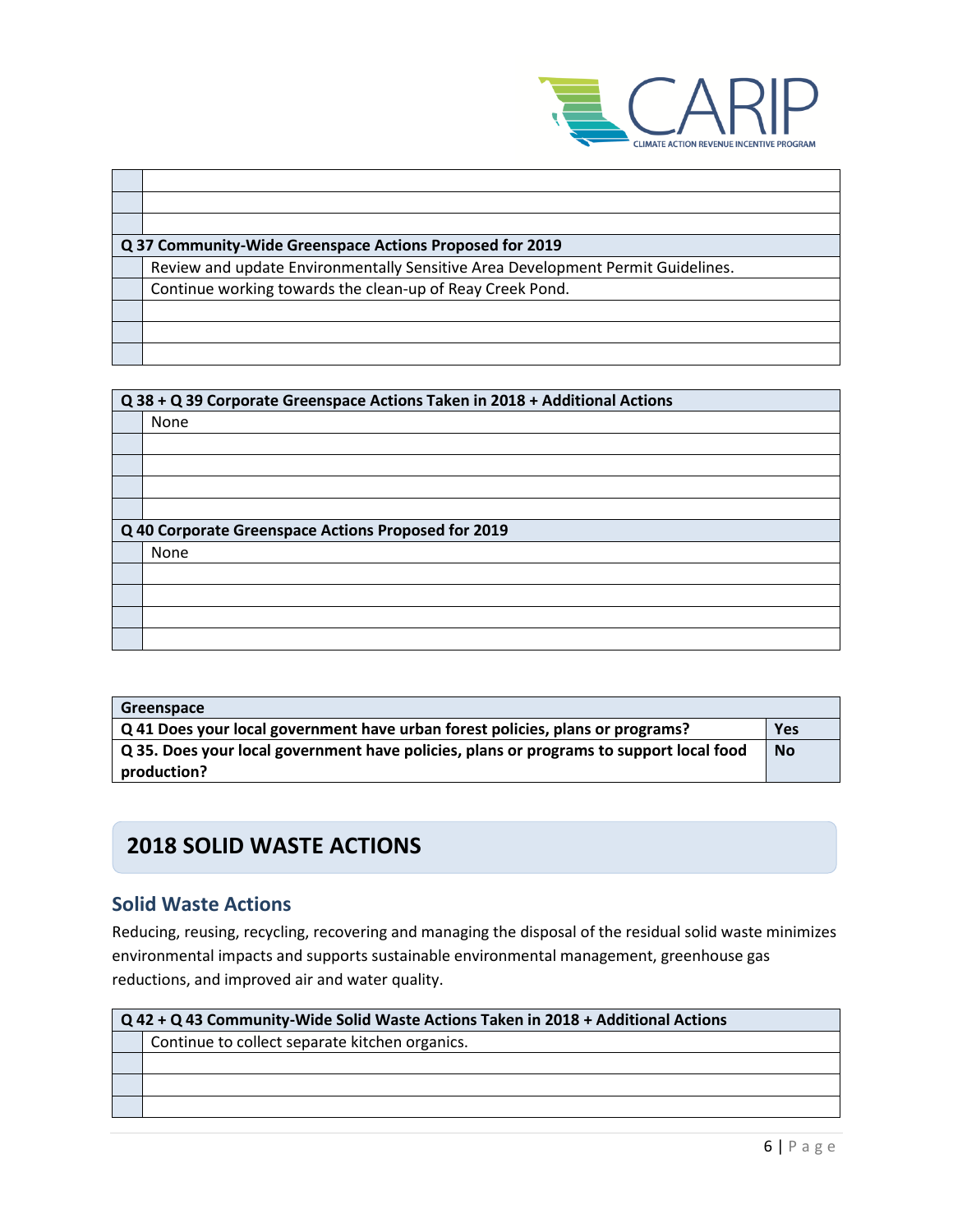

| Q 44 Community-Wide Solid Waste Actions Proposed for 2019 |  |
|-----------------------------------------------------------|--|
| Continue to collect separate kitchen organics.            |  |
| Ban on plastic bag use for collection of yard waste.      |  |
|                                                           |  |
|                                                           |  |
|                                                           |  |
|                                                           |  |

| Q 45 + Q 46 Corporate Solid Waste Actions Taken in 2018 + Additional Actions |  |
|------------------------------------------------------------------------------|--|
| None                                                                         |  |
|                                                                              |  |
|                                                                              |  |
|                                                                              |  |
|                                                                              |  |
|                                                                              |  |
| Q 47 Corporate Solid Waste Actions Proposed for 2019                         |  |
| None                                                                         |  |
|                                                                              |  |
|                                                                              |  |
|                                                                              |  |

| <b>Solid Waste</b>                                                                   |           |
|--------------------------------------------------------------------------------------|-----------|
| Q 48 Does your local government have construction and demolition waste reduction     | <b>No</b> |
| policies, plans or programs?                                                         |           |
| Q 49 Does your local government have organics reduction/diversion policies, plans or | Yes       |
| programs?                                                                            |           |

## **2018 TRANSPORTATION ACTIONS**

## **Transportation Actions**

Transportation actions that increase transportation system efficiency emphasize the movement of people and goods, and give priority to more efficient modes, e.g. walking, cycling and public transit, can contribute to reductions in GHG emissions and more livable communities.

| Q 50 + Q 51 Community-Wide Transportation Actions Taken in 2018 + Additional Actions      |  |
|-------------------------------------------------------------------------------------------|--|
| Constructed new bus shelters to encourage transit use.                                    |  |
| Various new sidewalk installations to encourage walking.                                  |  |
| Added to Modo car share fleet by requiring additional vehicle as part of new development. |  |
|                                                                                           |  |
|                                                                                           |  |
| Q 52 Community-Wide Transportation Actions Proposed for 2019                              |  |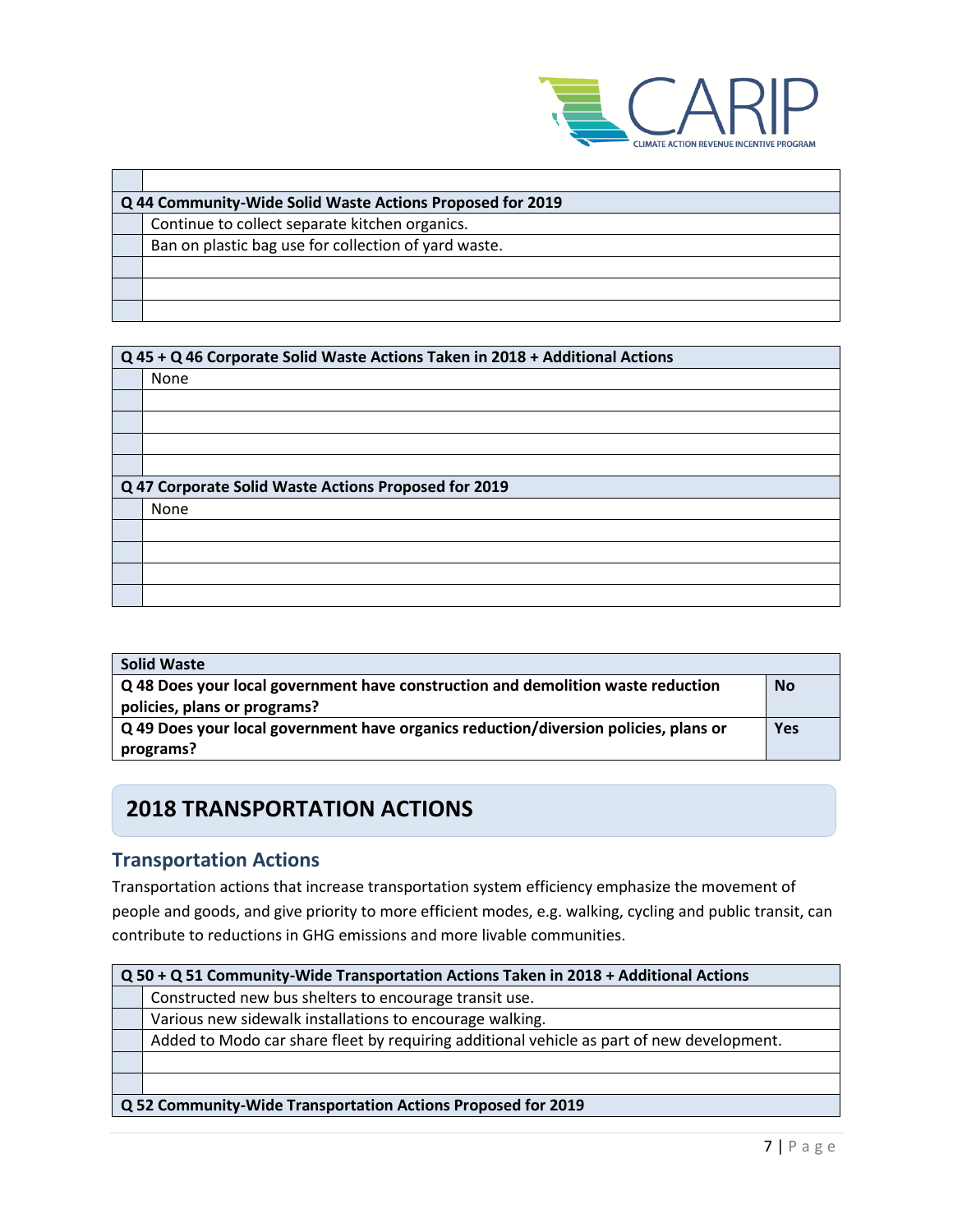

| Various new sidewalk installations and pedestrian path improvements to encourage walking.     |
|-----------------------------------------------------------------------------------------------|
| Installation of a second DC fast charger in cooperation with BC Hydro.                        |
| Active Transportation Plan (multi-modal transportation hub, parking and reduced vehicle use). |
|                                                                                               |
|                                                                                               |

| Q 53 + Q 54 Corporate Transportation Actions Taken in 2018 + Additional Actions |  |
|---------------------------------------------------------------------------------|--|
| None                                                                            |  |
|                                                                                 |  |
|                                                                                 |  |
|                                                                                 |  |
|                                                                                 |  |
| Q 55 Corporate Transportation - Actions Proposed for 2019                       |  |
| Initiative to upgrade light duty vehicle fleet to Electric Vehicles.            |  |
|                                                                                 |  |
|                                                                                 |  |
|                                                                                 |  |
|                                                                                 |  |

| Transportation                                                                                    |     |
|---------------------------------------------------------------------------------------------------|-----|
| Q 56 Does your local government have policies, plans or programs to support:                      |     |
| <b>Walking</b><br>$\bullet$                                                                       | Yes |
| Cycling<br>$\bullet$                                                                              | Yes |
| <b>Transit Use</b><br>$\bullet$                                                                   | Yes |
| Electric Vehicle Use<br>$\bullet$                                                                 | Yes |
| Other (please specify)<br>$\bullet$                                                               | Yes |
| Q 57 Does your local government have a Transportation Demand Management (TDM)                     |     |
| strategy (e.g. to reduce single-vehicle occupancy trips, increase travel options, provide         |     |
| incentives to encourage individuals to modify travel behaviour)?                                  |     |
| Q 58 Does your local government integrate its transportation and land use planning?<br><b>Yes</b> |     |

## **2018 WATER AND WASTEWATER ACTIONS**

### **Water and Wastewater Actions**

Managing and reducing water consumption and wastewater is an important aspect of developing a sustainable built environment that supports healthy communities, protects ecological integrity, and reduces GHG emissions.

| Q 59 + Q 60 Community-Wide Water and Wastewater Actions Taken in 2018 + Additional Actions |  |
|--------------------------------------------------------------------------------------------|--|
| Participate in and promote regional water conservation programs with local residents.      |  |
|                                                                                            |  |
|                                                                                            |  |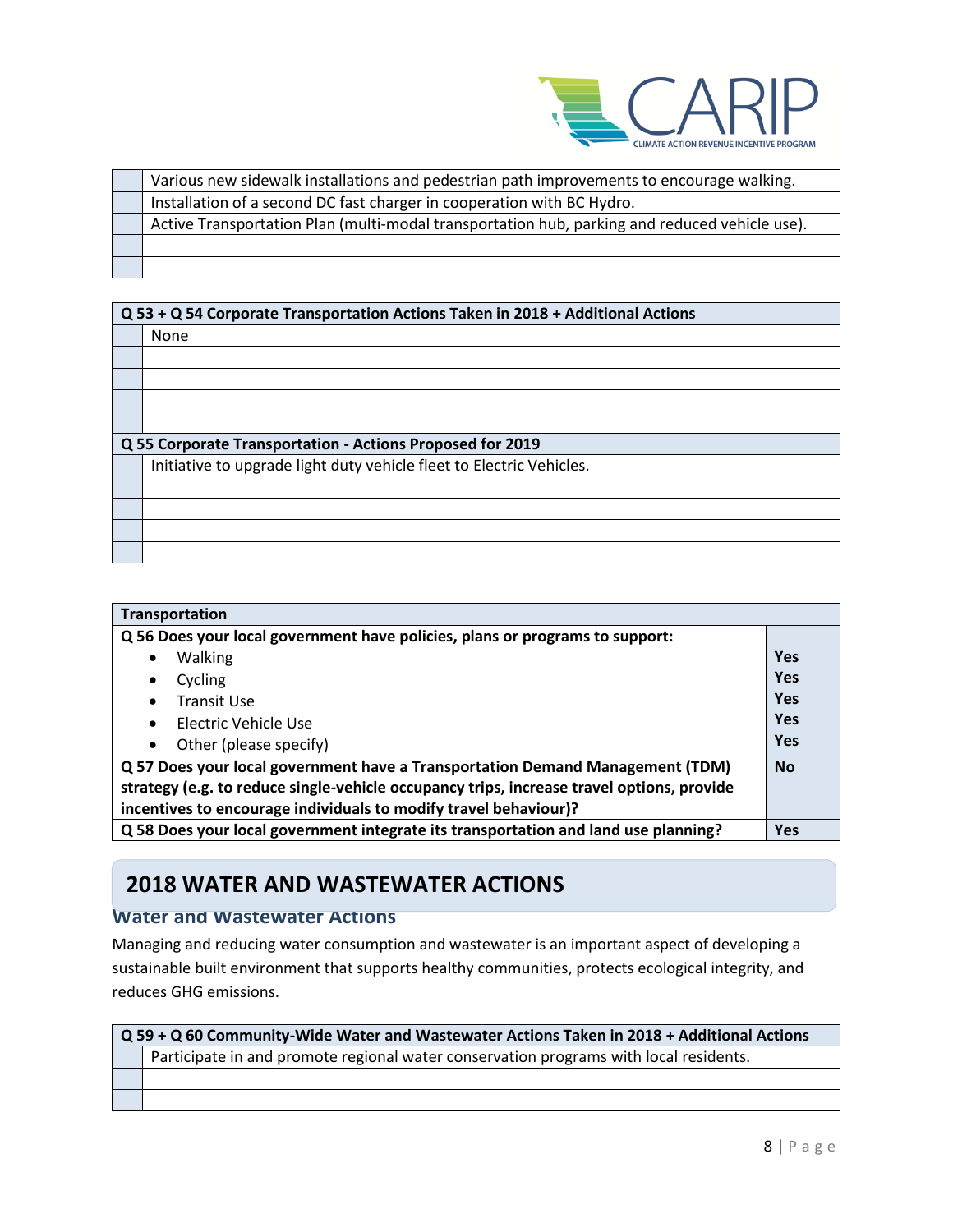

| Q 61 Community-Wide Water and Wastewater Actions Proposed for 2019 |  |  |
|--------------------------------------------------------------------|--|--|
| Continue to participate in regional programs.                      |  |  |
|                                                                    |  |  |
|                                                                    |  |  |
|                                                                    |  |  |
|                                                                    |  |  |
|                                                                    |  |  |

| Q 62 + Q 63 Corporate Water and Wastewater Actions Taken in 2018 + Additional Actions |                                                               |  |
|---------------------------------------------------------------------------------------|---------------------------------------------------------------|--|
|                                                                                       | None                                                          |  |
|                                                                                       |                                                               |  |
|                                                                                       |                                                               |  |
|                                                                                       |                                                               |  |
|                                                                                       |                                                               |  |
|                                                                                       | Q 64 Corporate Water and Wastewater Actions Proposed for 2019 |  |
|                                                                                       | None                                                          |  |
|                                                                                       |                                                               |  |
|                                                                                       |                                                               |  |
|                                                                                       |                                                               |  |
|                                                                                       |                                                               |  |

#### **Water Conservation**

**Q 65 Does your local government have water conservation policies, plans or programs? No**

## **2018 CLIMATE CHANGE ADAPTATION ACTIONS**

This section of the CARIP survey is designed to collect information related to the types of climate impacts local governments are experiencing and how they are being addressed.

| Q 66 Please identify the THREE climate impacts that are most relevant to your Local Government. |  |  |
|-------------------------------------------------------------------------------------------------|--|--|
| Warmer winter temperatures reducing snowpack<br>٠                                               |  |  |
| Changes to temperature and precipitation causing seasonal drought<br>$\bullet$                  |  |  |
| Heatwaves impacting population health                                                           |  |  |
| Increased temperatures increasing wildfire activity<br>٠                                        |  |  |
| Increased temperatures affecting air quality<br>٠                                               |  |  |
| Changing temperatures influencing species migration and ecosystem shifts<br>$\bullet$           |  |  |
| Changing temperatures influencing ecosystem shifts<br>٠                                         |  |  |
| Extreme weather events contributing to urban and overland flooding                              |  |  |
| Sea level rise and storms causing coastal flooding and/or erosion                               |  |  |
|                                                                                                 |  |  |

Other (please specify):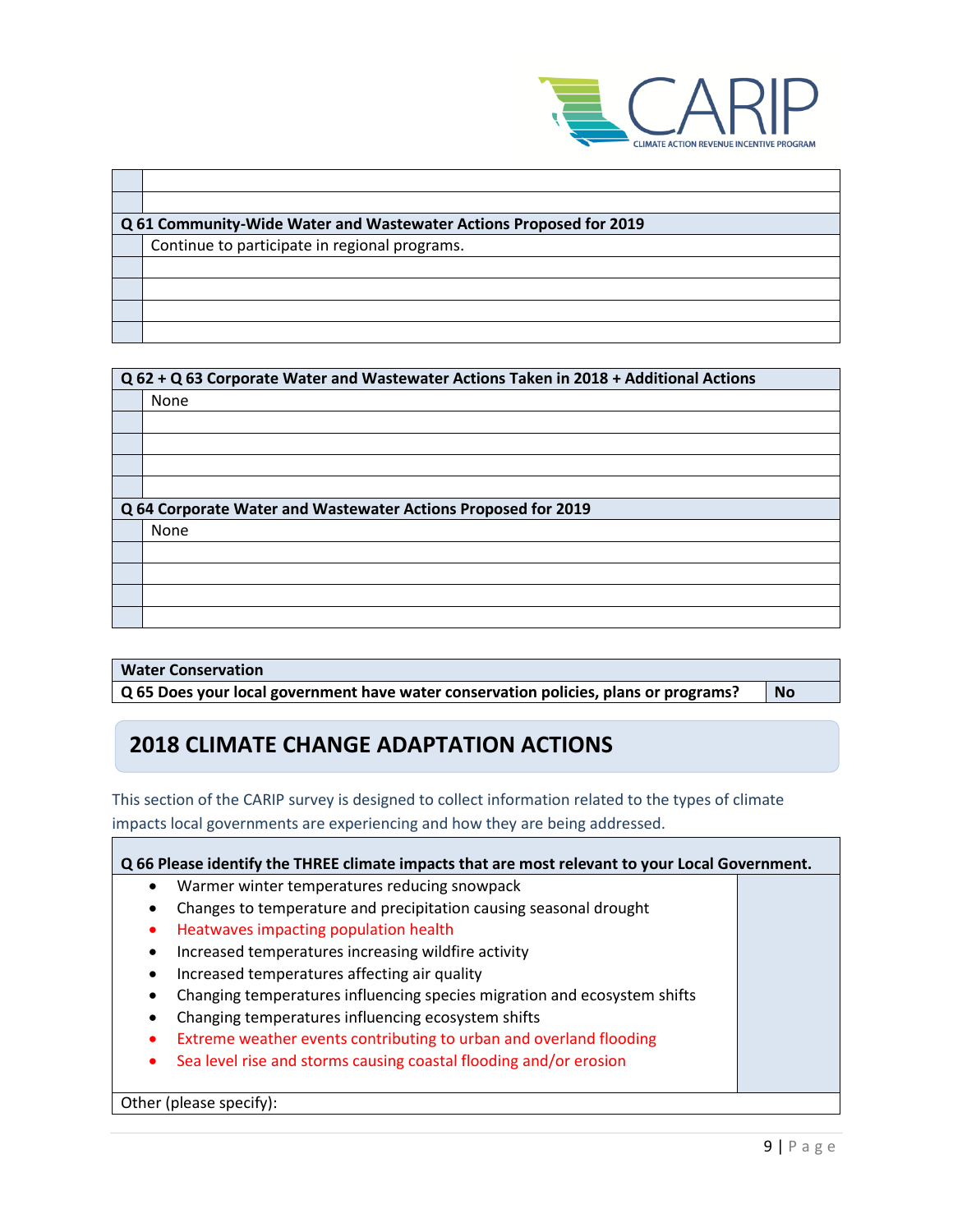

| Q 67 In 2018 has your local government addressed the impacts of a changing climate using any of |           |  |
|-------------------------------------------------------------------------------------------------|-----------|--|
| the following?                                                                                  |           |  |
| <b>Risk and Vulnerability Assessments</b>                                                       | <b>No</b> |  |
| <b>Risk Reduction Strategies</b>                                                                | Yes       |  |
| <b>Emergency Response Planning</b>                                                              | <b>No</b> |  |
| <b>Asset Management</b>                                                                         | <b>No</b> |  |
| Natural/Eco Asset Management Strategies                                                         | <b>No</b> |  |
| Infrastructure Upgrades (e.g. stormwater system upgrades)                                       | Yes       |  |
| <b>Beach Nourishment Projects</b>                                                               | <b>No</b> |  |
| <b>Economic Diversification Initiatives</b>                                                     | <b>No</b> |  |
| <b>Strategic and Financial Planning</b>                                                         | <b>No</b> |  |
| <b>Cross-Department Working Groups</b>                                                          | <b>No</b> |  |
| <b>Official Community Plan Policy Changes</b>                                                   | <b>No</b> |  |
| Changes to Zoning and other Bylaws and Regulations                                              | <b>No</b> |  |
| Incentives for Property Owners (e.g. reducing storm water run-off)                              | <b>No</b> |  |
| <b>Public Education and Awareness</b>                                                           | <b>No</b> |  |
| Research                                                                                        | <b>No</b> |  |
| <b>Mapping</b>                                                                                  | <b>No</b> |  |
| Partnerships                                                                                    | <b>No</b> |  |
|                                                                                                 |           |  |
| Other (please specify):                                                                         |           |  |

#### **Q 68 Climate Change Adaptation Actions Taken in 2018**

Please elaborate on key actions and/or partnerships your local government has engaged in to prepare for, and adapt to a changing climate. Add links to key documents and information where appropriate.

Use of interim sea level rise/flood hazard policy for new development.

Completed Infrastructure study identifying required upgrades for storm drain systems considering sea level rise and increased rainfall intensity.

#### **Q 69 Climate Change Adaptation Actions Proposed for 2019**

None

#### **Q 70 For more information please contact**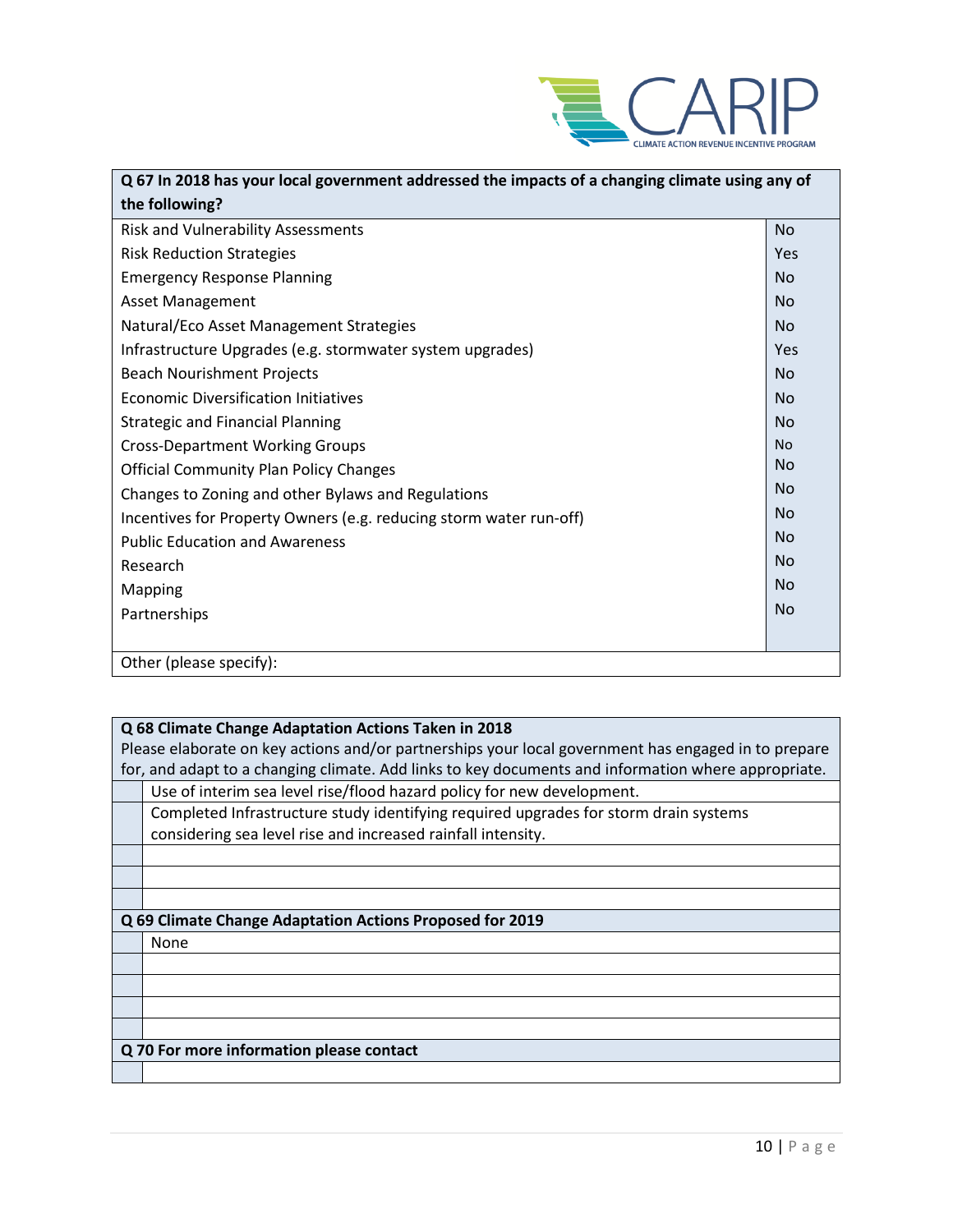

| Q 71. The following are key resources that may be helpful to your local government in identifying climate impacts, as |              |  |
|-----------------------------------------------------------------------------------------------------------------------|--------------|--|
| well as, strategies, actions and funding to deal with them. For those resources that you have used, please indicate   |              |  |
| whether they were useful in advancing your work in climate change adaptation?                                         |              |  |
| <b>Indicators of Climate Change for British Columbia</b>                                                              | Haven't Used |  |
| Plan2Adapt                                                                                                            | Haven't Used |  |
| <b>Climate Projections for Metro Vancouver</b>                                                                        | Haven't Used |  |
| <b>Climate Projections for the Capital Region</b>                                                                     | Useful       |  |
| <b>Climate Projections for the Cowichan Valley Regional District</b>                                                  | Haven't Used |  |
| Province of BC's BC Adapts Video Series                                                                               | Haven't Used |  |
| <b>Preparing for Climate Change: Implementation Guide for Local Governments</b>                                       | Useful       |  |
| Public Infrastructure and Engineering Vulnerability Committee's (PIEVC)                                               | Haven't Used |  |
| <b>Sea Level Rise Adaptation Primer</b>                                                                               | Useful       |  |
| <b>BC Regional Adaptation Collaborative Webinars</b>                                                                  | Haven't Used |  |
| <b>Retooling for Climate Change</b>                                                                                   | Haven't Used |  |
| <b>Water Balance Model</b>                                                                                            | Useful       |  |
| <b>Water Conservation Calculator</b>                                                                                  | Haven't Used |  |
|                                                                                                                       |              |  |
| Funding:                                                                                                              |              |  |
| <b>National Disaster Mitigation Program (NDMP)</b>                                                                    | Haven't Used |  |
| <b>Community Emergency Preparedness Fund (CEPF)</b>                                                                   | Haven't Used |  |
| <b>Municipalities for Climate Innovation Program (MCIP)</b>                                                           | Haven't Used |  |
| <b>Climate Adaptation Partner Grants (FCM)</b>                                                                        | Haven't Used |  |
| <b>Infrastructure Planning Grants (MAH)</b>                                                                           | Haven't Used |  |
| <b>Federal Gas Tax Fund</b>                                                                                           | Useful       |  |
|                                                                                                                       |              |  |
| Other (please specify)                                                                                                |              |  |

## **2018 OTHER CLIMATE ACTIONS**

### **Other Climate Actions**

This section provides local governments the opportunity to report other climate actions that are not captured in the categories above.

| Q 72 Community-Wide Other Actions Taken in 2018 |  |
|-------------------------------------------------|--|
| None                                            |  |
|                                                 |  |
|                                                 |  |
|                                                 |  |
|                                                 |  |
| Q 73 Corporate Other Actions Taken in 2018      |  |
| None                                            |  |
|                                                 |  |
|                                                 |  |
|                                                 |  |
|                                                 |  |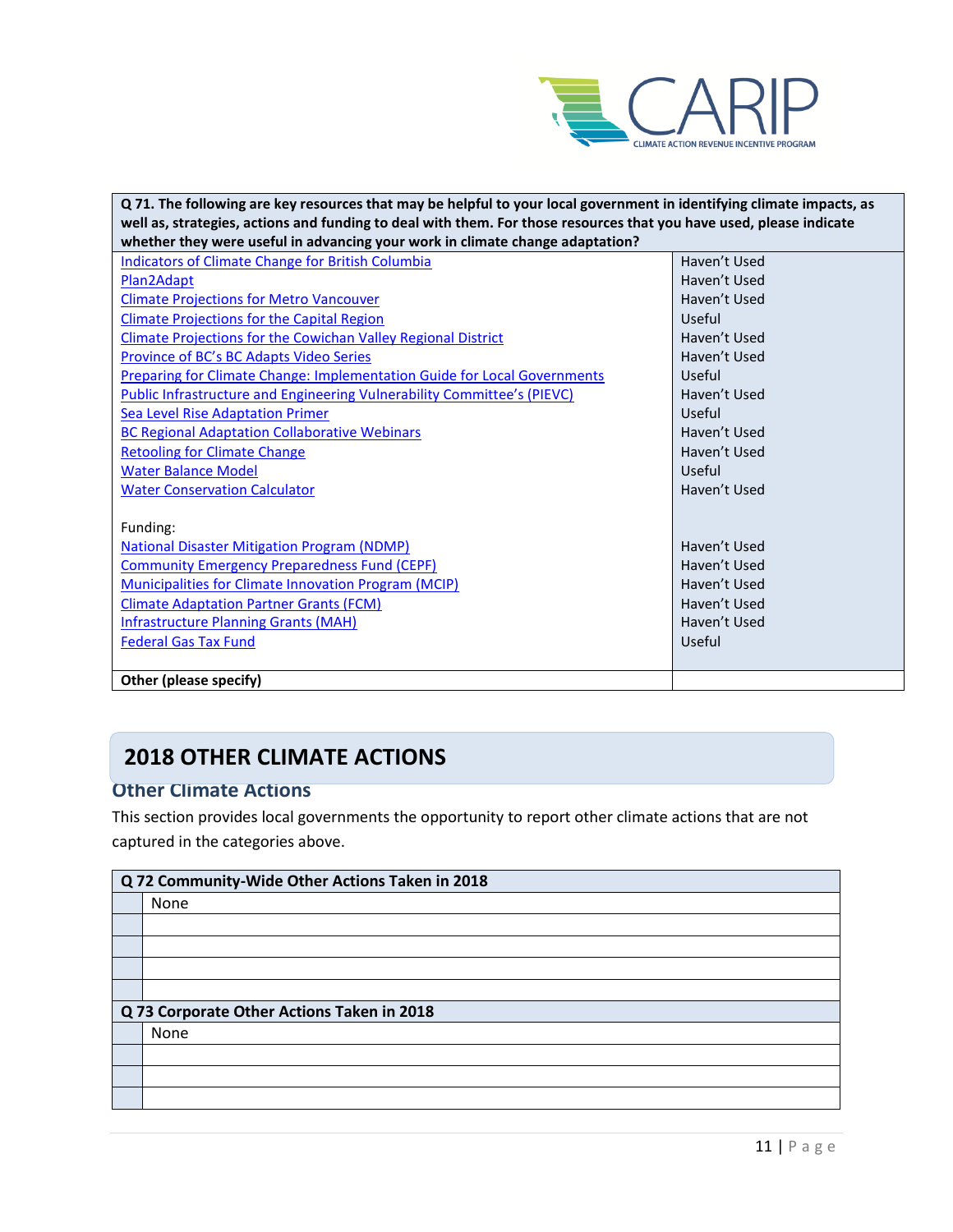

#### **Other**

**Q 74 Are you familiar with the [Community Lifecycle Infrastructure Costing Tool \(CLIC\)?](https://toolkit.bc.ca/Plan-Do/Community-Lifecycle-Infrastructure-Costing-CLIC-Tool) No**

**Q 75 Is your local government using the [CLIC](https://toolkit.bc.ca/Plan-Do/Community-Lifecycle-Infrastructure-Costing-CLIC-Tool) tool? No**

## **INNOVATION AND PEER-TO-PEER LEARNING**

### **Innovation**

This section provides the opportunity to showcase an innovative *Corporate and/or Community-Wide*  GHG reduction and/or climate change adaptation activity that your local government has undertaken and that has had, or has the potential to have, a significant impact. You are welcome to highlight an action that has already been listed.

Projects included here may be featured as success stories on th[e B.C. Climate Action Toolkit](http://www.toolkit.bc.ca/) and/or shared with other local governments to inspire further climate action. Please add links to additional information where possible.

Communities that have conducted innovative initiatives may want to consider making applications to [CEA's Climate and Energy Action Awards](http://communityenergy.bc.ca/climate-and-energy-action-awards/), FCM [Sustainable Communities Awards](https://fcm.ca/home/awards/sustainable-communities-awards.htm) or to [FCM's National](https://fcm.ca/home/programs/partners-for-climate-protection/national-measures-report.htm)  [Measures Report.](https://fcm.ca/home/programs/partners-for-climate-protection/national-measures-report.htm)

**Q 76 Community-Wide Innovation Action** None

**Q 77 Corporate Innovation Action** None

**Q 78 For more information on actions described above contact**

### **Programs, Partnerships and Funding Opportunities**

Local governments often rely on programs, partnerships and funding opportunities to achieve their climate action goals. Please share the names of programs and organizations that have supported your local government's climate actions by listing each entry in the box below separated by a forward slash (e.g. program1/program2).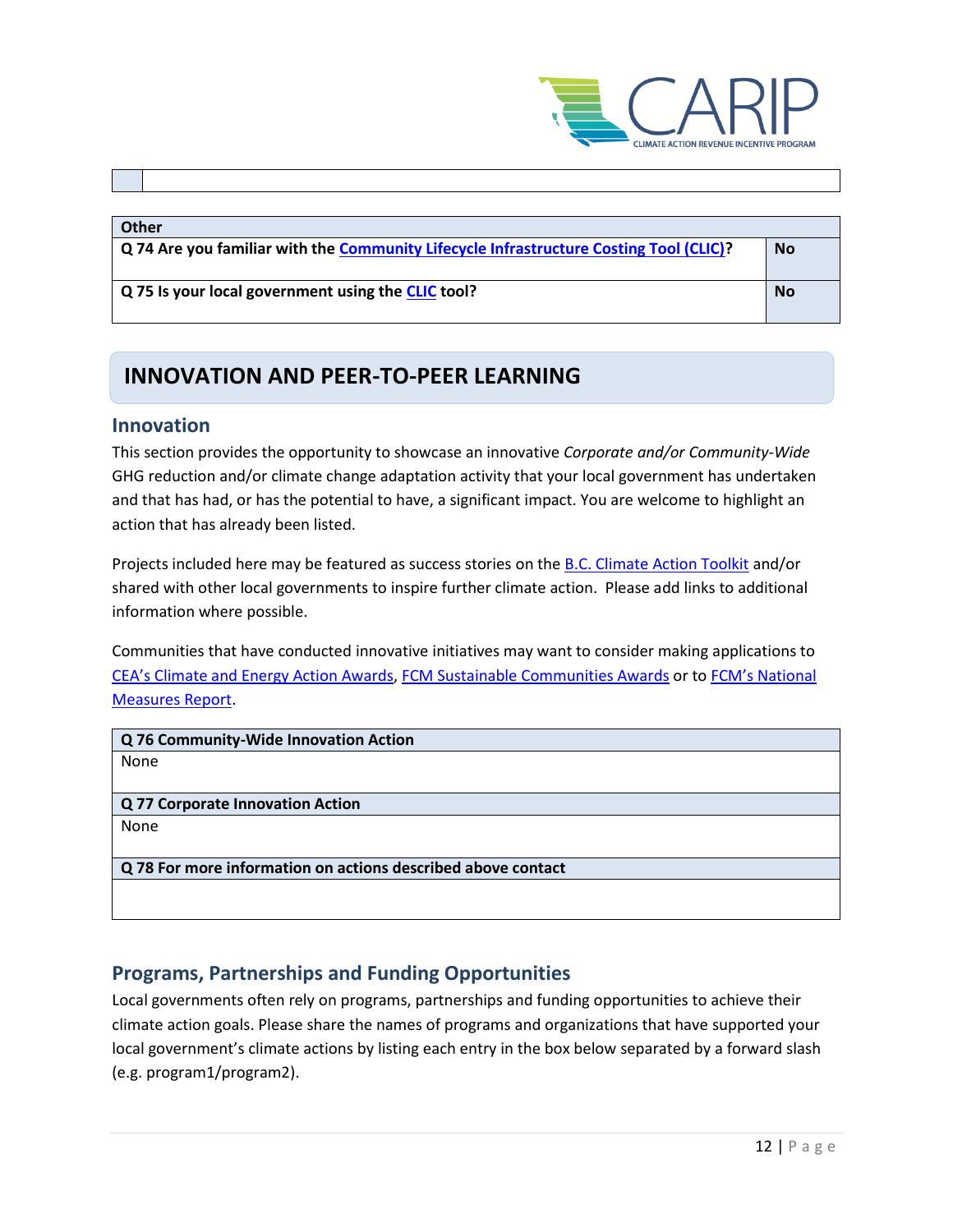

#### **Mitigation**

#### **Q 79 Mitigation Programs, Partnerships and Funding**

None

#### **Adaptation**

#### **Q 80 Adaptation Programs, Partnerships and Funding**

None

## **2018 CARBON NEUTRAL REPORTING**

Local governments are required to report on their progress in achieving their carbon neutral goal under th[e B.C. Climate Action Charter.](https://www2.gov.bc.ca/gov/content/governments/local-governments/climate-action/bc-climate-action-charter) Working with B.C. local governments, the joint Provincial-UBCM Green Communities Committee (GCC) has established a common approach to determining carbon neutrality for the purposes of the Climate Action Charter, including a Carbon Neutral Framework and supporting guidance for local governments on how to become carbon neutral.

Prior to completing this portion of the survey, please ensure that you are familiar with guidance available on the **B.C. Climate Action Toolkit website**, especially the [Workbook](https://www.toolkit.bc.ca/sites/default/files/CarbonNeutralWorkbook.V2_noapdcs_03.12_1.pdf) and Becoming Carbon [Neutral: A Guide for Local Governments in British Columbia.](http://www.toolkit.bc.ca/sites/default/files/Becoming%20Carbon%20Neutral%20V3%20FINAL%20July%202014_0.pdf)

*Please note: As a result of the BC Recycling Regulation, local governments are no longer required to account for GHG emissions from vehicles, equipment and machinery required for the collection, transportation and diversion of packaging and printed paper, in their annual Climate Action Revenue Incentive Program (CARIP) reports.*

### **Reporting Emissions**

| Q 81 Did your local government measure corporate GHG emissions for 2018?                                                                                                                                                          | <b>Yes</b> |
|-----------------------------------------------------------------------------------------------------------------------------------------------------------------------------------------------------------------------------------|------------|
|                                                                                                                                                                                                                                   |            |
| Q 82 If your local government measured 2018 corporate GHG emissions, please<br>report the number of corporate GHG emissions from services delivered directly<br>by your local government (in tonnes of carbon dioxide equivalent) | 324.59     |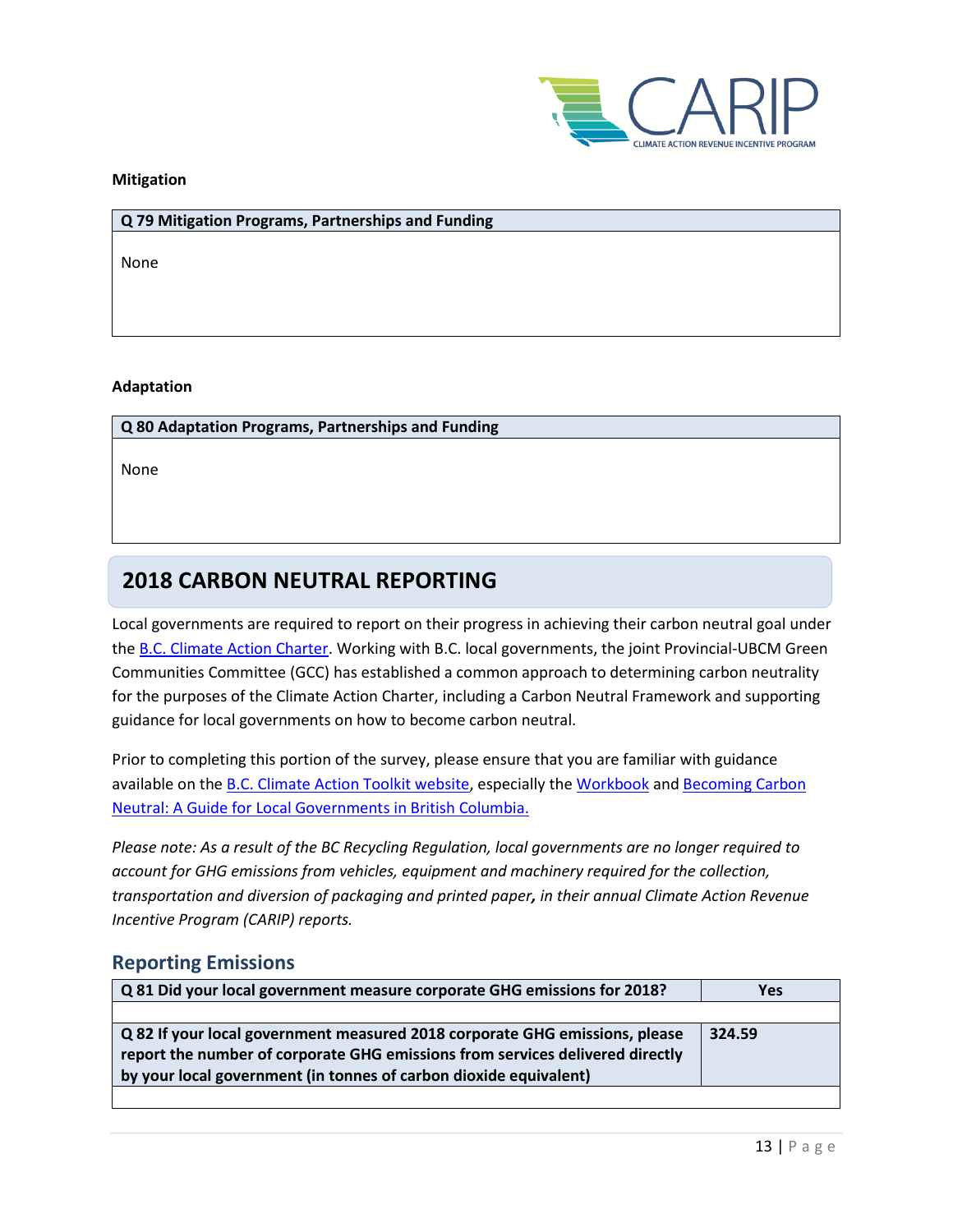

| Q 83 If your local government measured 2018 corporate GHG emissions, please<br>report the number of corporate GHG emissions from contracted services (in<br>tonnes of carbon dioxide equivalent) |        |                   |
|--------------------------------------------------------------------------------------------------------------------------------------------------------------------------------------------------|--------|-------------------|
| Q 84 TOTAL A: CORPORATE GHG EMISSIONS FOR 2018 (Direct GHGs +                                                                                                                                    | 359.10 | tCO <sub>2e</sub> |
| <b>Contracted GHGs)</b>                                                                                                                                                                          |        |                   |

### **Reporting Reductions and Offsets**

To be carbon neutral, a local government must balance their TOTAL corporate GHG emissions generated in 2018 by one or a combination of the following actions:

- undertake GCC-supported Option 1 Project(s)
- undertake GCC-supported Option 2 Project(s)
- purchase carbon offsets from a credible offset provider

*For more information about options to balance or offset corporate GHG emissions please refer to [Becoming Carbon Neutral: A Guidebook for Local Governments in British Columbia.](http://www.toolkit.bc.ca/sites/default/files/Becoming%20Carbon%20Neutral%20V3%20FINAL%20July%202014_0.pdf)*

If applicable, please report the 2018 GHG emissions reductions (in tonnes of carbon dioxide equivalent (tCO2e)) being claimed from any of the following Option 1 GHG Reduction Projects:

| <b>OPTION 1 PROJECTS</b>                                                                    | <b>REDUCTIONS</b>           |
|---------------------------------------------------------------------------------------------|-----------------------------|
|                                                                                             |                             |
| Q 85 Energy Efficient Retrofits (in tonnes of carbon dioxide equivalent (tCO2e))            |                             |
|                                                                                             |                             |
| Q 86 Solar Thermal (in tonnes of carbon dioxide equivalent (tCO2e))                         |                             |
|                                                                                             |                             |
| Q 87 Household Organic Waste Composting (in tonnes of carbon dioxide<br>equivalent (tCO2e)) | 359.10                      |
|                                                                                             |                             |
| Q 88 Low Emission Vehicles (in tonnes of carbon dioxide equivalent (tCO2e))                 |                             |
|                                                                                             |                             |
| Q 89 Avoided Forest Conversion (in tonnes of carbon dioxide equivalent<br>(tCO2e)           |                             |
|                                                                                             |                             |
| Q 90 TOTAL B: REDUCTIONS FROM ALL OPTION 1 PROJECTS FOR 2018                                | 359.10<br>tCO <sub>2e</sub> |

**Q 91 If applicable, please report the names and 2018 GHG emissions reductions (in tonnes of carbon dioxide equivalent (tCO2e)) being claimed from Option 2 GHG Reduction Projects:**

| <b>Option 2 Project Name</b> | <b>REDUCTIONS</b> |
|------------------------------|-------------------|
|                              |                   |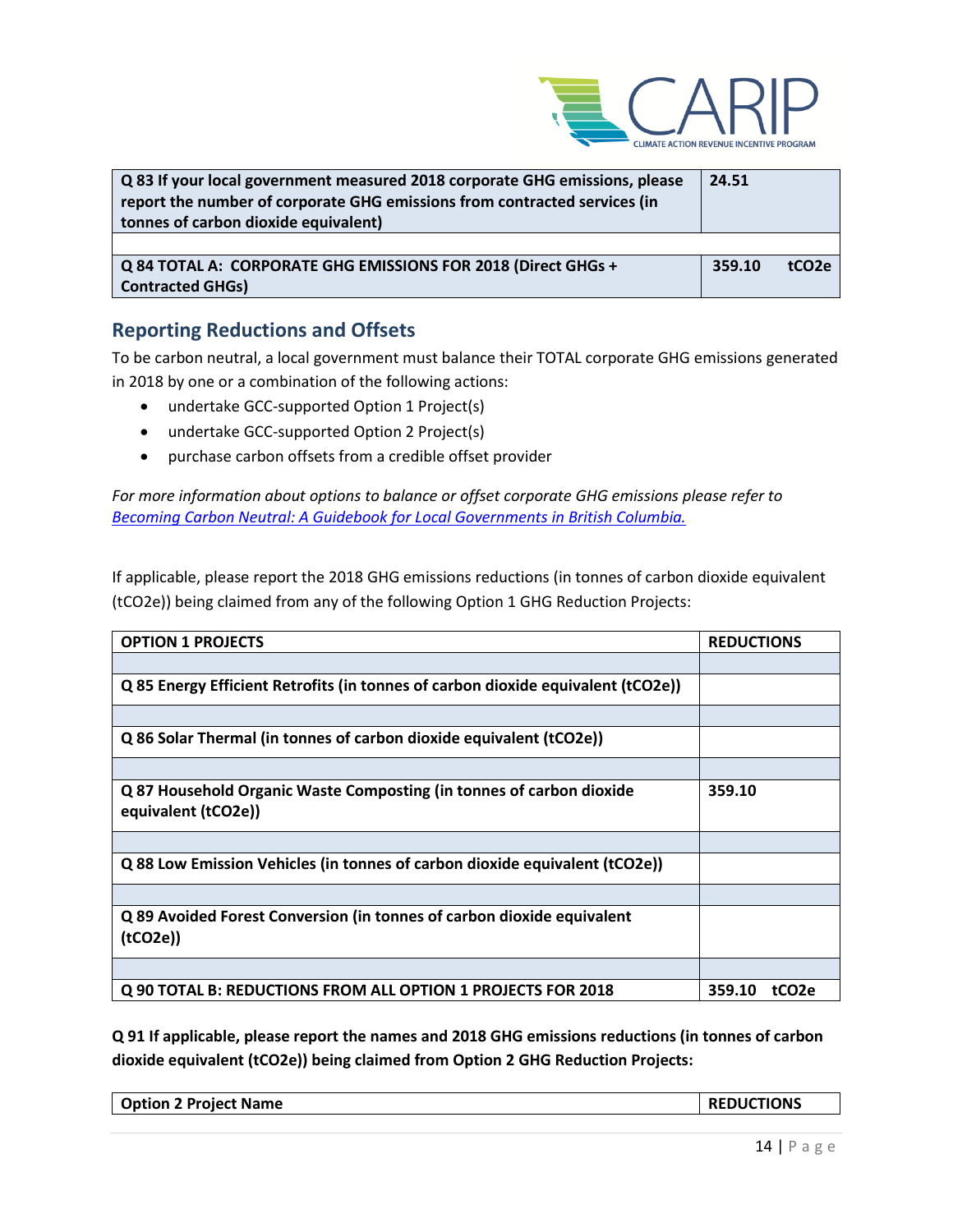

| <b>Option 2 GHGs Reduced (tCO2e)</b>                         |                   |
|--------------------------------------------------------------|-------------------|
|                                                              |                   |
| <b>Option 2 Project Name</b>                                 |                   |
|                                                              |                   |
| <b>Option 2 GHGs Reduced (tCO2e)</b>                         |                   |
|                                                              |                   |
| <b>Option 2 Project Name</b>                                 |                   |
|                                                              |                   |
| <b>Option 2 GHGs Reduced (tCO2e)</b>                         |                   |
|                                                              |                   |
| Q 92 TOTAL C: REDUCTIONS FROM ALL OPTION 2 PROJECTS FOR 2018 | tCO <sub>2e</sub> |

### **Offsets**

**Q 93 If applicable, please report the name of the offset provider, type of project and number of offsets purchased (in tonnes of carbon dioxide equivalent (tCO2e)) from an offset provider for the 2018 reporting year:**

*NOTE: DO NOT INCLUDE ANY FUNDS THAT MAY BE SET ASIDE IN A CLIMATE ACTION RESERVE FUND.*

| <b>Offset Provider Name</b>              | <b>OFFSETS</b>    |
|------------------------------------------|-------------------|
|                                          |                   |
| Offsets (tCO2e)                          |                   |
|                                          |                   |
|                                          |                   |
| <b>Offset Provider Name</b>              |                   |
|                                          |                   |
|                                          |                   |
| Offsets (tCO2e)                          |                   |
|                                          |                   |
| Q 94 TOTAL D: OFFSETS PURCHASED FOR 2018 | tCO <sub>2e</sub> |

**Q 95 TOTAL REDUCTIONS AND OFFSETS FOR 2018 (Total B+C+D) = \_\_\_\_\_\_\_359.10\_\_\_\_\_\_\_\_\_ tCO2e**

### **Corporate GHG Emissions Balance for 2018**

Your local government's Corporate GHG Emissions Balance is the difference between total corporate offsetable GHG emissions (direct + contracted emissions) and the GHG emissions reduced through GCC Option 1 and Option 2 projects and/or the purchase of offsets.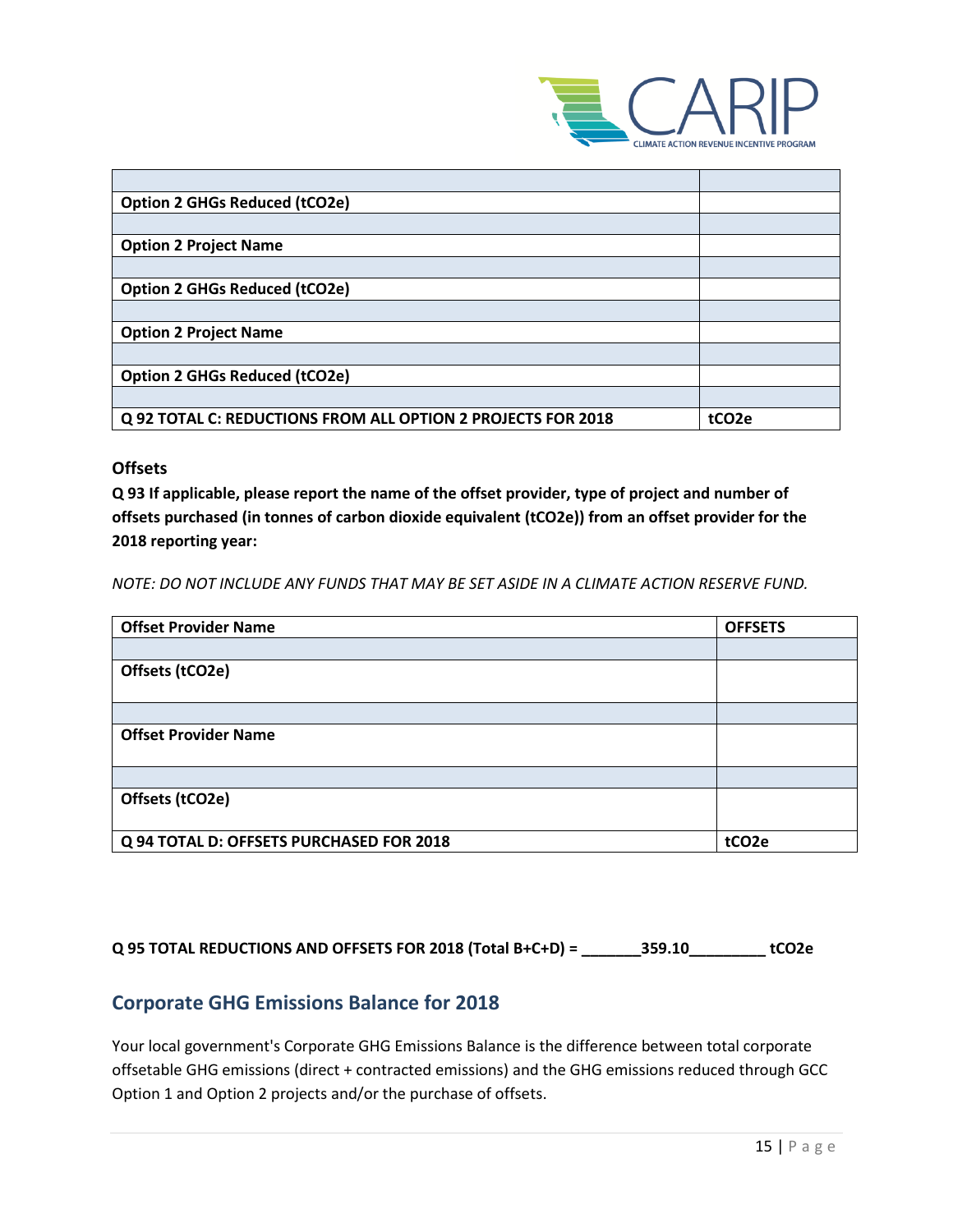

### **Q 96 CORPORATE GHG EMISSIONS BALANCE FOR 2018 = (A – (B+C+D)) = \_\_\_0.00\_\_\_\_\_\_\_\_ tCO2e**

## **If your Corporate GHG Emissions Balance is negative or zero, your local government is carbon neutral. CONGRATULATIONS!**

**Q 97 If your local government was carbon neutral in 2018, please record any emissions reductions you will be carrying over for future years and the source of the reductions, including the year they were earned (e.g. organics diversion, 2018 100 tCO2e)**

| SOURCE OF CARRY OVER EMISSION REDUCTIONS (and year earned)      | <b>REDUCTIONS</b>             |
|-----------------------------------------------------------------|-------------------------------|
| 2018 CRD/ICI/Private Hauler                                     | 124.10                        |
| 2018 Organics Diversion (Yard Waste & Kitchen Organics)         | 359.00                        |
| 2017 CRD/ICI/Private Hauler                                     | 69.80                         |
| 2017 Organics Diversion (Yard Waste & Kitchen Organics)         | 334.50                        |
| 2016 Organics Diversion (Yard Waste & Kitchen Organics)         | 218.13                        |
| Q 98 BALANCE OF REDUCTIONS ELIGIBLE FOR CARRY OVER TO NEXT YEAR | tCO <sub>2e</sub><br>1,105.53 |

| <b>Carbon Neutral Reporting</b>                                                          |    |
|------------------------------------------------------------------------------------------|----|
| Q 99 Does your local government set aside funds in a climate reserve fund or<br>similar? | No |

## **GCC CLIMATE ACTION RECOGNITION PROGRAM**

### **Green Communities Committee Climate Action Recognition Program**

The joint Provincial-UBCM Green Communities Committee (GCC) is pleased to be continuing the Climate Action Recognition Program again this year. This multi-level program provides the GCC with an opportunity to review and publicly recognize the progress and achievements of each Climate Action Charter (Charter) signatory.

Recognition is provided on an annual basis to local governments who demonstrate progress on their Charter commitments, according to the following:

**Level 1 – Demonstrating Progress on Charter Commitments**: For local governments who demonstrate progress on fulfilling one or more of their Charter commitments.